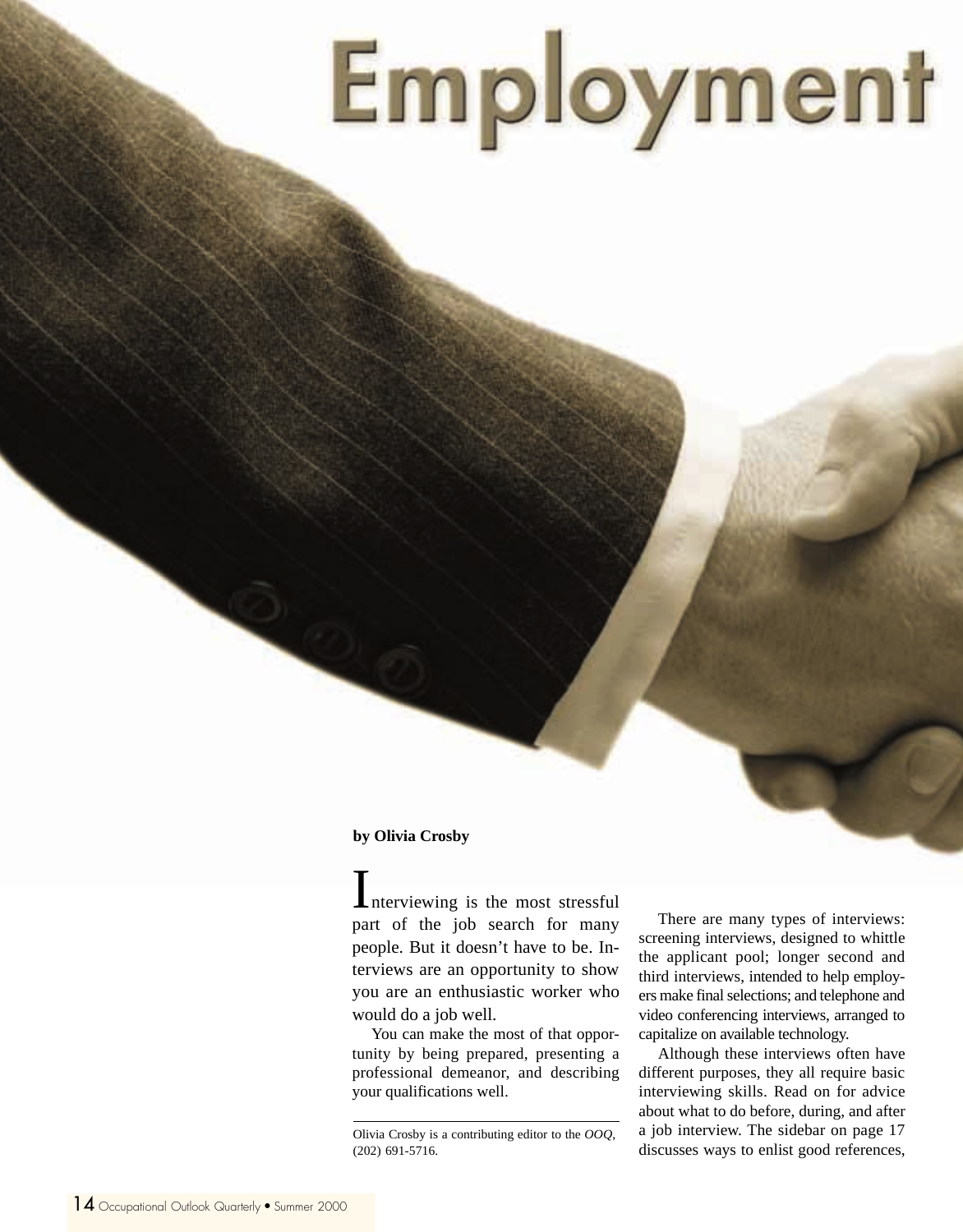# interviewing **Seizing the opportunity and the job**

and the special feature on page 19 offers tips about job fairs.

#### **Preparation**

Career counselors say a good job interview starts well before the jobseeker and interviewer meet. Preparation can be as important as the interview itself. Researching, practicing, and dressing appropriately are the first steps to making the most of a job interview.

**Research.** One of the best, but most frequently overlooked, ways to demonstrate enthusiasm for a job is to research both the company and the position for which you are being interviewed. Employers say they are impressed by well-informed jobseekers.

Before arriving for an interview, you should know what the company does, how large it is, any recent changes it has undergone, and what role you could play in its organization. Try to learn about the company's goals and values. With these facts, you can show how your qualifications match the company's needs.

The company itself is often the easiest place to start your search. Many businesses fill their websites with information tailored to jobseekers. These sites often include a history of the company and a description of its products and customers. And many companies' human resources departments will send recruiting information if you request it.

Public libraries and career centers also have valuable information about employers, including companies' annual reports to shareholders, reports kept by local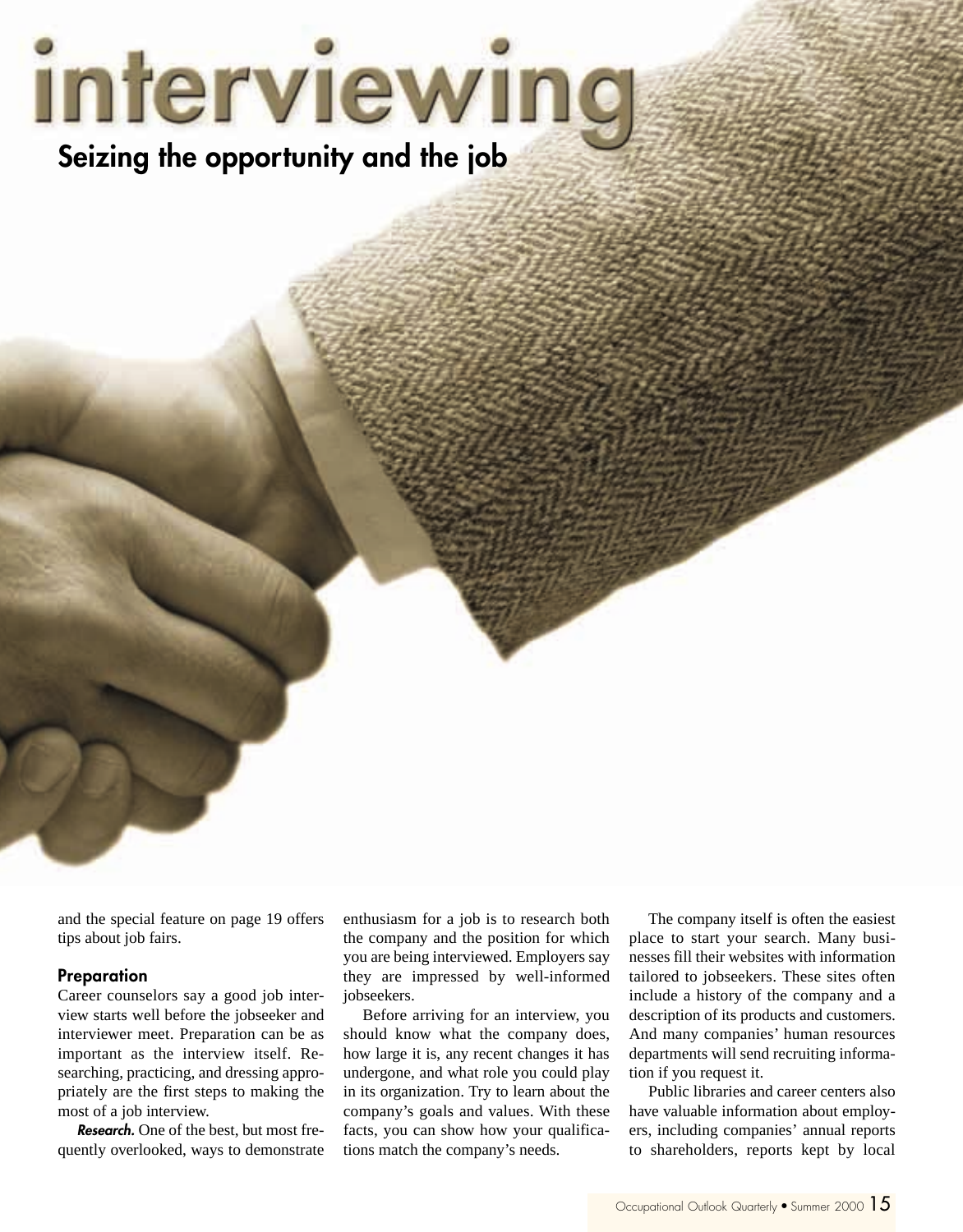chambers of commerce, trade journals, and business indexes, such as *Hoover's Business Index* and *Dun and Bradstreet*.

**Practice describing yourself.** Another important step in preparing for a job interview is to practice describing your professional characteristics. Think of examples from past jobs, schoolwork, and activities to illustrate important skills. Recalling accomplishments beforehand, when you don't have to respond under interview pressure, will strengthen your answers during the actual event.

Every interview will be different, and there may always be surprising questions. Nevertheless, interviewers suggest rehearsing with a career counselor or friend to gain confidence and poise. As a starting point, try to respond aloud to the following:

- ◆ How would you describe yourself?
- ◆ What did you like most about your last job?
- ◆ What types of courses do you enjoy most?
- ◆ Why should I select you over other applicants?
- ◆ What are your greatest strengths and weaknesses?
- ◆ What are your hobbies?
- ◆ Tell me more about the project you described on your résumé.
- ◆ Describe a work or school-related problem and how you solved it.
- ◆ Tell me about a time you worked as part of a team.
- ◆ What are your short-term goals?
- ◆ Why do you want to work in this occupation and for this company?

Each question gives you an opportunity to illustrate your favorable characteristics. When responding, focus on subjects related to the job. For example, if asked to describe yourself, talk about your professional characteristics and background, not your personal life.

Some questions—such as those about hobbies or interests—may seem irrelevant. Interviewers ask these types of questions to learn about your personality and test your interpersonal skills. In addition, answering questions about your hobbies or interests allows you to highlight some of your other strengths. Participating in a sport might demonstrate teamwork; ability in a craft, such as needlepoint, shows an attention to detail.

Career centers and libraries have many books with additional questions and possible answers. The goal is not to memorize responses to these questions but to become comfortable speaking about yourself, your training and experience, and your career goals. Responding to interview questions should not sound as if you are reciting a script.

Whatever the question, be ready to accentuate the positive. The interviewer might ask for a weakness or failure; choose one that does not affect your ability to do the job, or describe a shortcoming you are working to overcome. For example, if interviewing for an entry-level job, cite your lack of paid experience. If there are weaknesses evident on your résumé or transcript, such as being fired from a job or receiving poor grades, rehearse an explanation before the interview in case you are asked about them. Focus on what you learned from the experience, being careful never to criticize a previous employer or coworker.

**Dress professionally.** Securing a job is much easier if you look the part. A useful guideline is to dress as you would for an important day on the job, like a meeting with a supervisor or a presentation to a client.

Clothes should be clean, well fitting, and wrinkle free. Most employers expect jobseekers to wear a traditional two-piece suit, preferably in a conservative color such as navy blue, gray, or black. The object is to look reliable, not trendy. Many

*Make your first impression a good one by greeting the interviewer with a smile, a firm handshake, and direct eye contact.*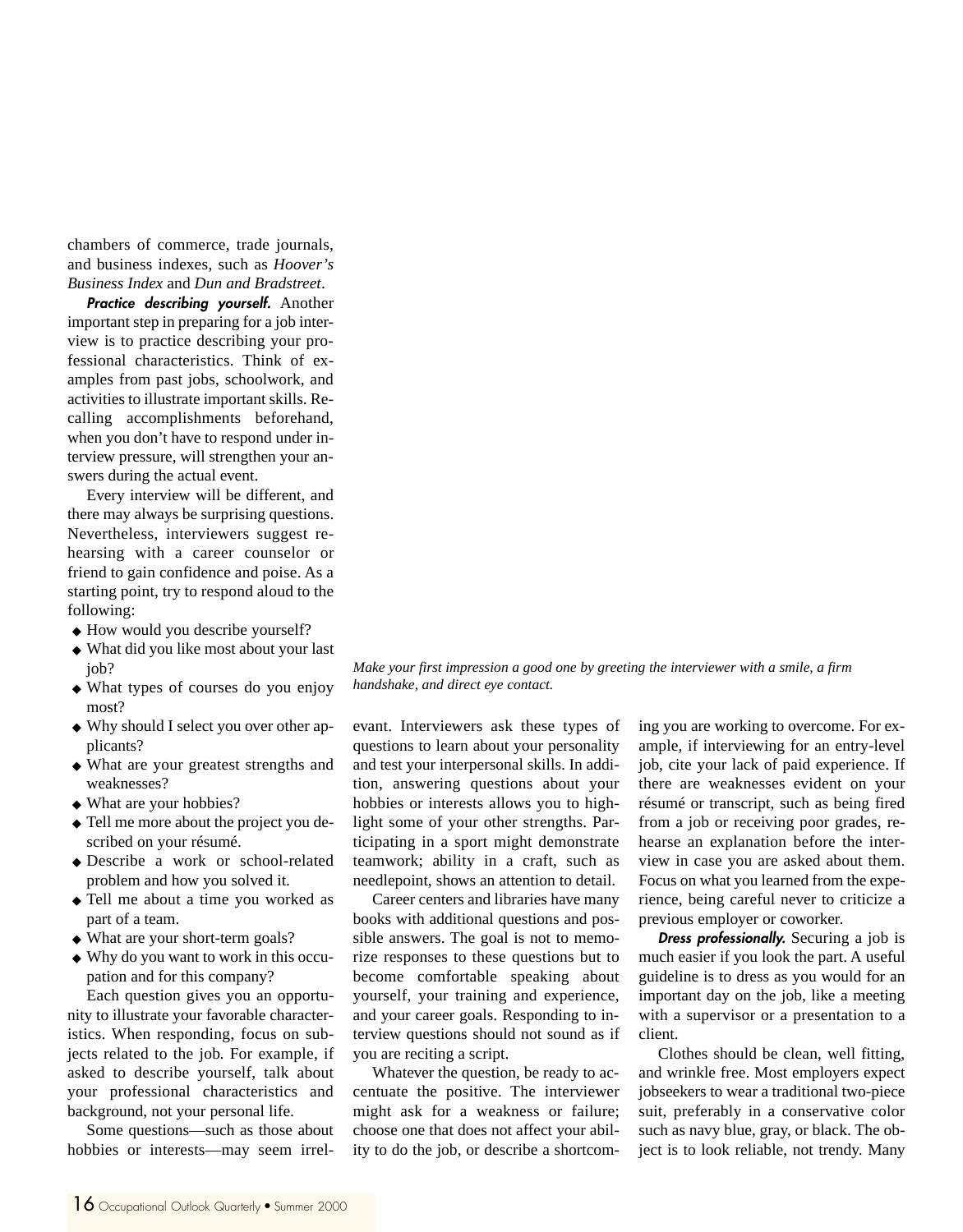employers say that women's skirts should be knee-length or below. Polished, closed-toe shoes complete the professional image.

Avoid last-minute clothing disasters by trying on your suit a few days before the interview. And plan for the unexpected: if you will wear a skirt, buy an extra pair of stockings; if you have shoes that tie, get more shoelaces. Bring such extras along with you the day of the interview.

Keep hair neat by tying it back, putting it up, or cutting it short. Avoid cologne and perfume, large pieces of jewelry, and heavy or unnatural makeup. These distract the interviewer from your qualifications.

#### **Showtime**

On the day of the interview, give yourself plenty of time to get ready for and travel to the interview. Plan to arrive 10 to 15 minutes early. (Some career counselors suggest making a test run to the interview site in advance to familiarize yourself with the travel route.)

Consider carrying a briefcase to the interview. In addition to giving you a professional look, a briefcase serves a function: it gives portability to things you'll want at the interview. These include a pen and paper to record important information, such as the proper spelling of the interviewer's name and the time and date of followup interviews; copies of your résumé or application and references; and examples of your work, such as writing samples.

**Butterflies.** Most people are nervous when interviewing. But remember: You have been asked to interview for the job because the employer believes you could be right for it. The interview is your chance to confirm that belief and establish rapport.

To reduce nervousness, interviewers recommend getting a good night's sleep and maintaining your usual morning routine—if you never eat breakfast, for

example, don't eat a hearty morning meal on interview day. They also recommend calling to mind some of your happiest memories or proudest moments before arriving for the interview.

And they remind jobseekers that each opening you interview for is not the only one that exists. More than one company recruits for jobs. If one interview doesn't go well, another will.

**First impressions.** The interview begins the moment you arrive. Everyone you meet, from the receptionist to the hiring manager, will form an impression of you. To ensure the impression is positive, remember that your words and mannerisms

*Interviewers suggest rehearsing with a career counselor or friend to gain confidence and poise. The goal is to become comfortable speaking about yourself, your training and experience, and your career goals.*

will affect the image you project. When greeting people, smile warmly and shake hands. Make eye contact and maintain good posture. Don't create a negative impression by using slang, chewing gum, smoking cigarettes, or giving curt, oneword answers.

Standard politeness is important in an interview because the interviewer knows very little about you. To be safe, never use the interviewer's first name unless you are invited to do so, and don't sit down until the interviewer does.

**Responding to questions.** After introductions, the interviewer will probably explain the job in more detail, discuss the company, or initiate friendly conversation. The interviewer will then ask questions to try to gauge how well you would

#### **References: Making the last word a good one**

Before making a hiring decision, most employers want to speak with people who know a candidate well. You should contact three to five people who will agree to provide favorable recommendations about you to future employers.

Choosing references can be difficult, especially for people with little work experience. But there are more options than you might think. The people you ask to be references should be familiar with your abilities. Supervisors from either paid or unpaid jobs, teachers, coaches, advisors, and coworkers are all good choices for references. Select the most willing, articulate people you can. And always ask permission of the people you ask to be references before including their names on your reference list.

After choosing and contacting references, type a list providing their names, addresses, telephone numbers, and relationship to you. Bring copies of this list with you to interviews.

When people agree to be references, help them to help you. Provide a copy of your résumé or application to remind them of your important accomplishments. Tell them what kinds of jobs you are applying for so they know what types of questions to expect.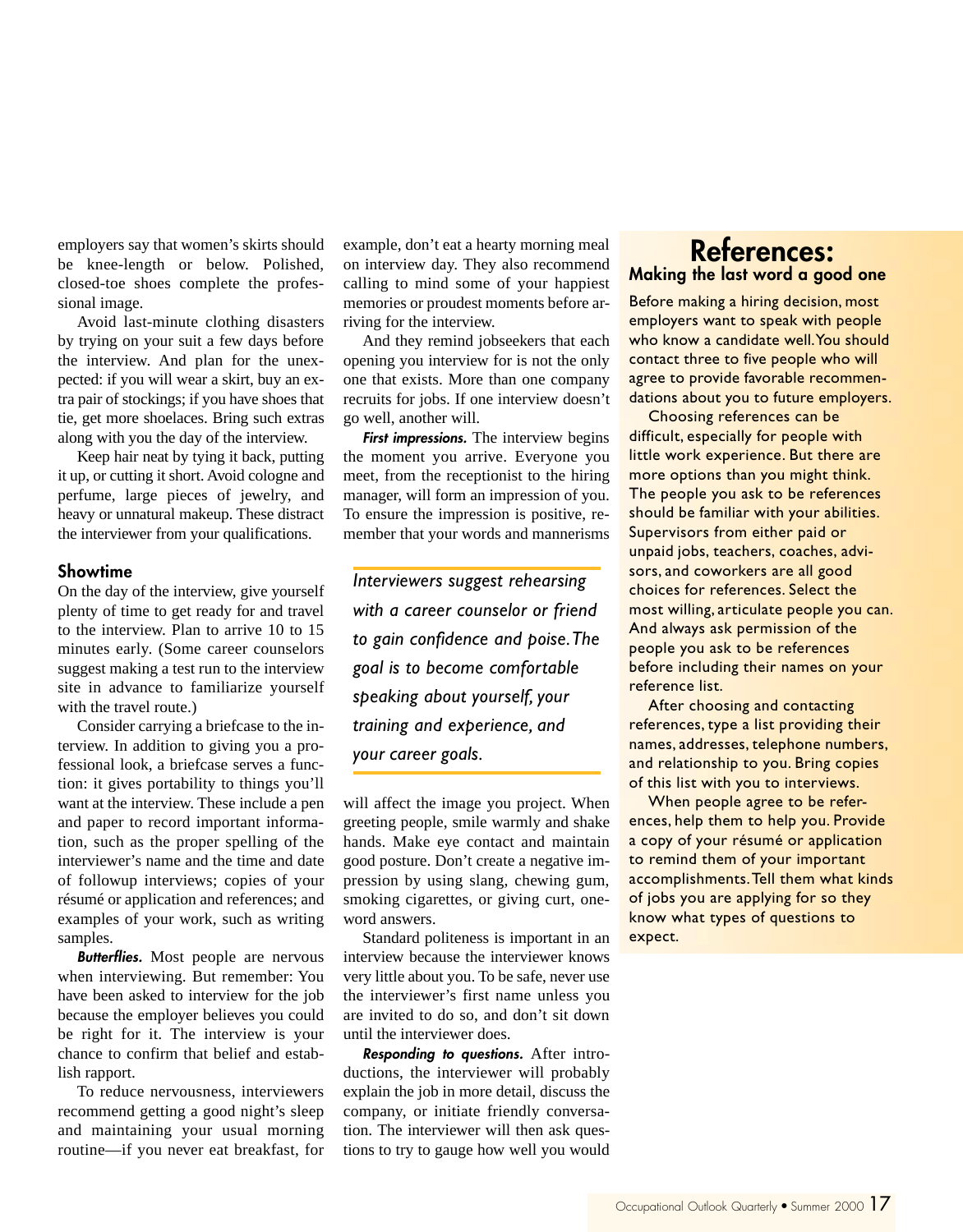*Responding to interview questions allows you to describe your best work-related characteristics.*

fill the position.

When responding to the interviewer, avoid giving vague answers such as, "I want to work with people" (or animals, or cars, or whatever the job entails). Instead, describe the specific ways you want to work with them. You might also give examples of how you have successfully done so in the past. Focus on your strengths, but always tell the truth.

Many employers use résumés as guides, asking for additional details during the interview. In addition to finding out more information, they may be trying to see how well you can communicate your work to others.

Some interviewers ask questions about real-life job situations. For example, they might ask candidates for a retail job how they would handle customer complaints.

Rather than trying to stay in control, let the interviewer direct the session. Listen attentively, and be sure to answer the question asked. Watch the interviewer's mannerisms for clues about whether to elaborate or keep your responses short.

Some jobseekers are so focused on

specific answers, they forget to relax and connect with the interviewer. An interview should be conversational. However, that does not mean you are expected to speak without pause. You should stop to consider an answer before responding to difficult or unexpected questions. And if a question is confusing, ask for clarification.

**Turning the tables.** At some point, usually toward the end of the interview, you will have the opportunity to ask your own questions. This is your chance to find out more about the company. After all, you may have to decide if you want to work there. Some questions you might want to ask include:

- ◆ Who would supervise me?
- ◆ Can you describe a typical assignment?
- ◆ Are there opportunities for advancement?
- ◆ How do you train employees?
- ◆ What do you like most about working for this company?

An interview is not the time to inquire about salary or benefits. You don't want

to seem more interested in financial rewards than in contributing to the company. If asked about salary requirements, try to convey flexibility. The best time to discuss earnings is after you have been offered the job.

Before leaving the interview, make sure you understand the next step in the hiring process. Find out whether there will be another round of interviews, whether you should provide additional information, and when a hiring decision will be made.

Finally, be sure to thank the interviewer. And if you are interested in the job, say so.

#### **"Fuzzy slipper" interviews**

For some interviews, what you wear makes no difference at all. Many employers conduct preliminary interviews over the telephone. This arrangement gives employers an opportunity to find the best prospects before investing time, effort, and, in some cases, expense in arranging a face-to-face interview.

Telephone interviews are especially common for jobs that are out of State, attract many applications, or require a good telephone demeanor. A phone interview is similar to a traditional interview, but it poses special challenges.

If your phone has a call-waiting feature, consider disabling it the day of the interview. You do not want to put the interviewer on hold, and persistent callwaiting beeps are distracting. Take advantage of being on your home turf by having your résumé, pen, paper, appointment calendar, notes, and reminders within easy reach.

Remember to speak clearly and listen attentively, just as you would if you were meeting with the interviewer in person. Even though no one can see you, your voice betrays attitudes and confidence; sometimes, sitting up straight can help project enthusiasm over the phone.

*(Continued on page 20)*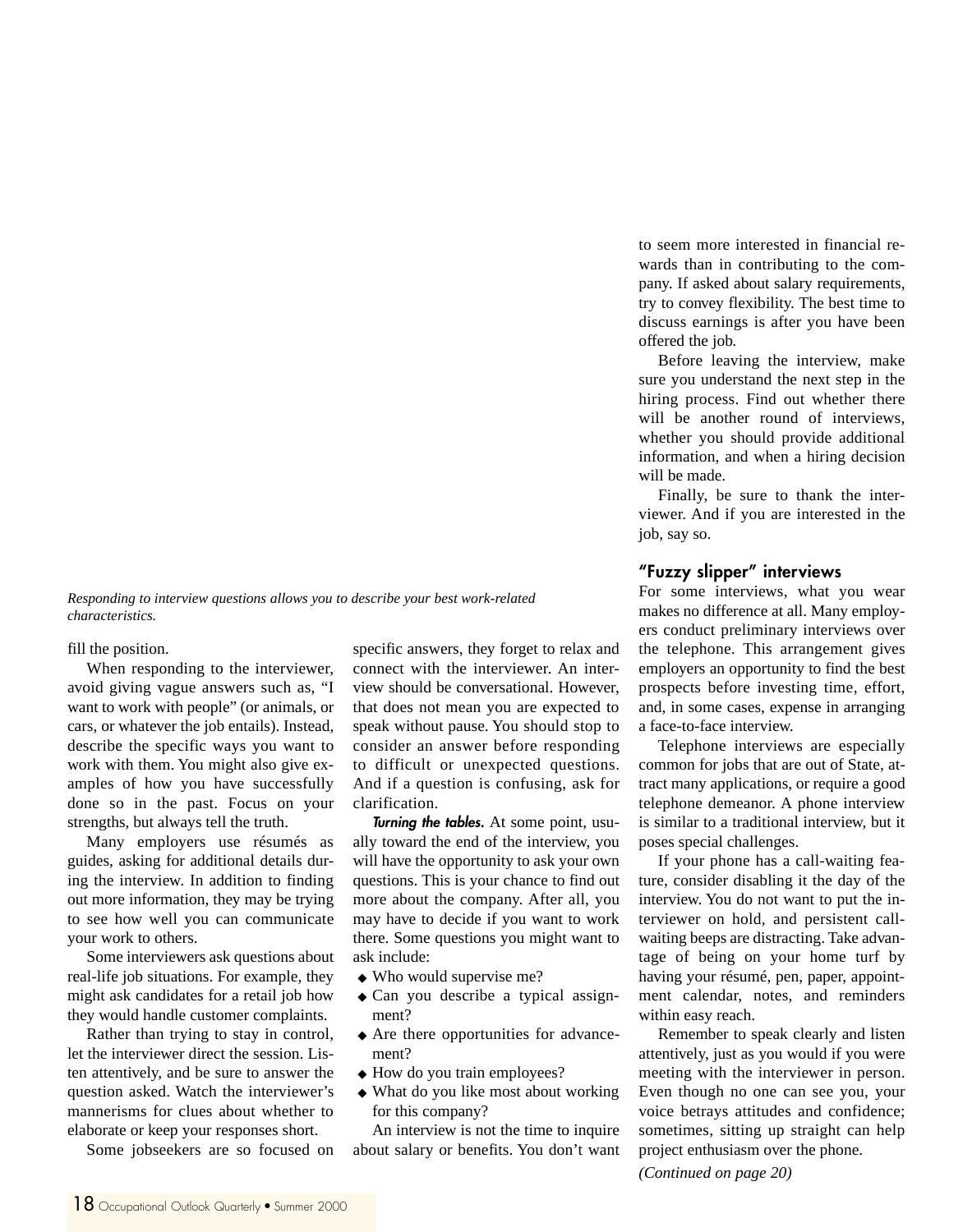### **So many companies, so little time**

Job fairs, like interviews, are face-toface meetings between jobseekers and employers. They are one of the easiest places to find good job leads. Every employer attending is there to hire one or more workers.

At a fair, jobseekers gather information about a company to help them decide if they want to apply for a job. Recruiters staff booths and answer questions, distribute brochures, accept résumés, and size up jobseekers.

Making a good impression at a job fair may give your résumé or application added weight. The following tips can help you make the most of any fair.

*Find the fair.* Career centers, associations, State and local governments, and private companies organize job fairs. Find the fairs in your area by looking everywhere they might be announced. Ask a career counselor, review the business bulletin board at your school or local library, check the employment section of the newspaper, and search online via an Internet job fair locator.

*Ready your résumé.* Before attending a fair, you should prepare a résumé. Bring several copies to the fair. Leave at least one with every company that seems promising.

A résumé lists your name, contact information, education, and experience, both paid and unpaid. It emphasizes accomplishments and skills. Most résumés for entry-level jobs are one page.

For more information, see the article "Résumés, applications, and cover letters" in the summer 1999 *OOQ*, available as a reprint or online at **http://stats.bls.gov/opub/ooq/1999/ Summer/art01.pdf**.

*Dress neatly.* A job fair is like a series of mini-interviews, with recruiters forming impressions of the people they meet. You might not need to wear a suit, but clothes that are too casual could be a strike against you. Clothes that are too short, too tight, too worn, or too playful are particularly risky. If you are unsure about what to wear, ask a career counselor or someone from the organization sponsoring the fair.

*Go alone.* Leave children and other relatives at home. If you plan to attend the fair with a friend, don't appear to be inseparable when visiting booths. A professional image is easier to maintain if you speak to employers alone.

*Survey the terrain and plot a strategy.* When you arrive, take a quick walk through the fair. Time is limited, and booths are crowded. Plan a route before stopping at booths to see your favorite companies. Save visits with the best prospects until after you've warmed up with a few other employers.

To make the best use of your time, ask for a list of participating companies a few days before the fair, and rank visits before you arrive.

*Complete applications flawlessly.* When a company distributes application forms, take two. One will be a rough draft. If you bring an application home to send later, consider adding a

note saying you met the recruiter at the fair.

*Master the mini-interview.* Every time you speak with an employer, no matter how briefly or how boisterous the atmosphere, consider it an interview. Recruiters will expect you to introduce yourself, shake hands confidently, answer questions about your coursework or experience, and have an idea of the type of job you want.

Finding out about the company is equally important. You might ask what the hiring process is like or what jobs are available for people with your education.

Before you leave the booth, be sure to ask for the recruiter's business card.

*Take notes.* After visiting several booths, it's easy for conversations to run together, leaving any jobseeker muddle-headed. After each visit, take a few notes to read at home.

**Stay organized.** Fairgoers are deluged with paper—company literature, recruiters' business cards, applications, and their own notes. Bring a briefcase, an expandable folder, or a canvas bag to keep materials organized. Counselors suggest going through these papers while your memory is still fresh.

*Apply in absentia.* If you cannot attend the job fair, contact the sponsoring organization. The sponsor may be able to give your résumés to participating employers before or after the fair.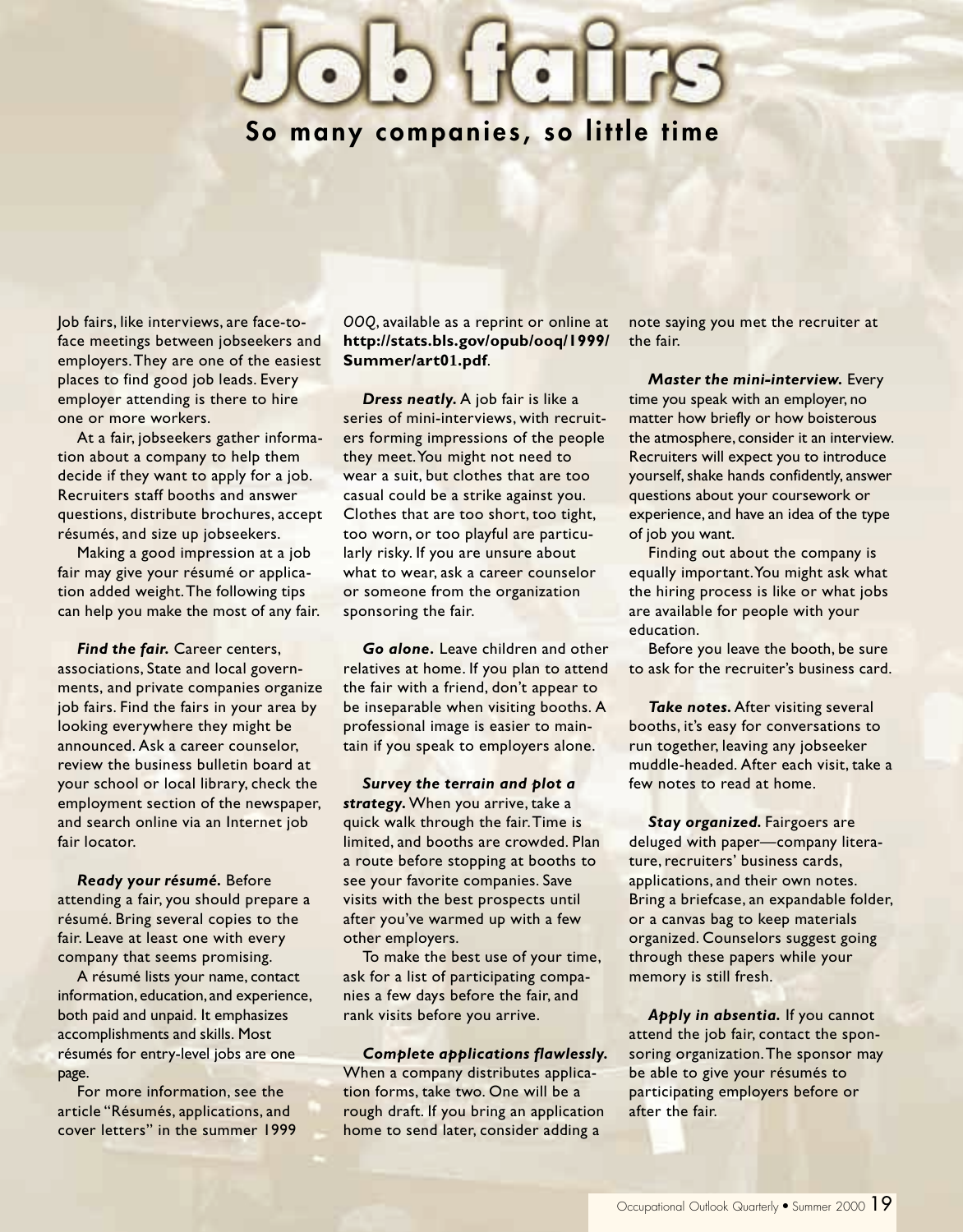#### *(Continued from page 18)*

At the end of the interview, express your willingness to speak with the employer in person. This is important, because most employers prefer to meet with a potential employee face to face before hiring.

#### **Following up**

Even after the interview is over, your task is not complete. Secure a good impression by sending a thank you letter to the interviewer. It is best to send the letter within 2 days of the interview, but any time is better than none.

Thank you letters should be brief less than one page—and may be handwritten or typed. Their purpose is to express your appreciation for the interviewer's time and to reiterate your

*Send a thank you letter within 2 days of the interview.*

interest in the job. For a sample letter, see page 21.

Most thank you letters have three main paragraphs.

◆ The first paragraph is your chance to thank the interviewer for meeting with you and to show enthusiasm for the

job. Some suggest refreshing the interviewer's memory by mentioning the date of the interview and the position for which you applied.

- ◆ The second paragraph is for you to briefly reiterate a few skills that make you well suited for the job. You might also mention a topic from the interview that was especially interesting to you. Also, include any important information you forgot to mention during the interview.
- ◆ The third paragraph is where you thank the interviewer again, give your phone number, and state that you look forward to hearing from him or her.

Write or type the letter on solid white, off-white, or gray stationary. Use a standard business format. Put a colon after the interviewer's name and a space after each paragraph. And don't forget to sign your first and last name.

Many employers say an e-mailed thank you letter is acceptable if e-mail correspondence was exchanged between the interviewer and the candidate. Otherwise, an e-mail message should not substitute for standard mail in most situations.

Address the letter to the person who interviewed you, and make sure to spell his or her name correctly. If a group interviewed you, write either to each person you spoke with or to the person who led and coordinated the interview, mentioning the other people you met.

Finally, be sure to proofread the letter, and ask someone else to proofread it for you, too. Interviewers tell tales of misspelled, misused words written in thank you letters that tarnish the image of an otherwise impressive candidate. As you write your thank you note, remind yourself that you might be writing to your next supervisor.  $\infty$ 

*Before leaving the interview, express your thanks and your interest in the job.*